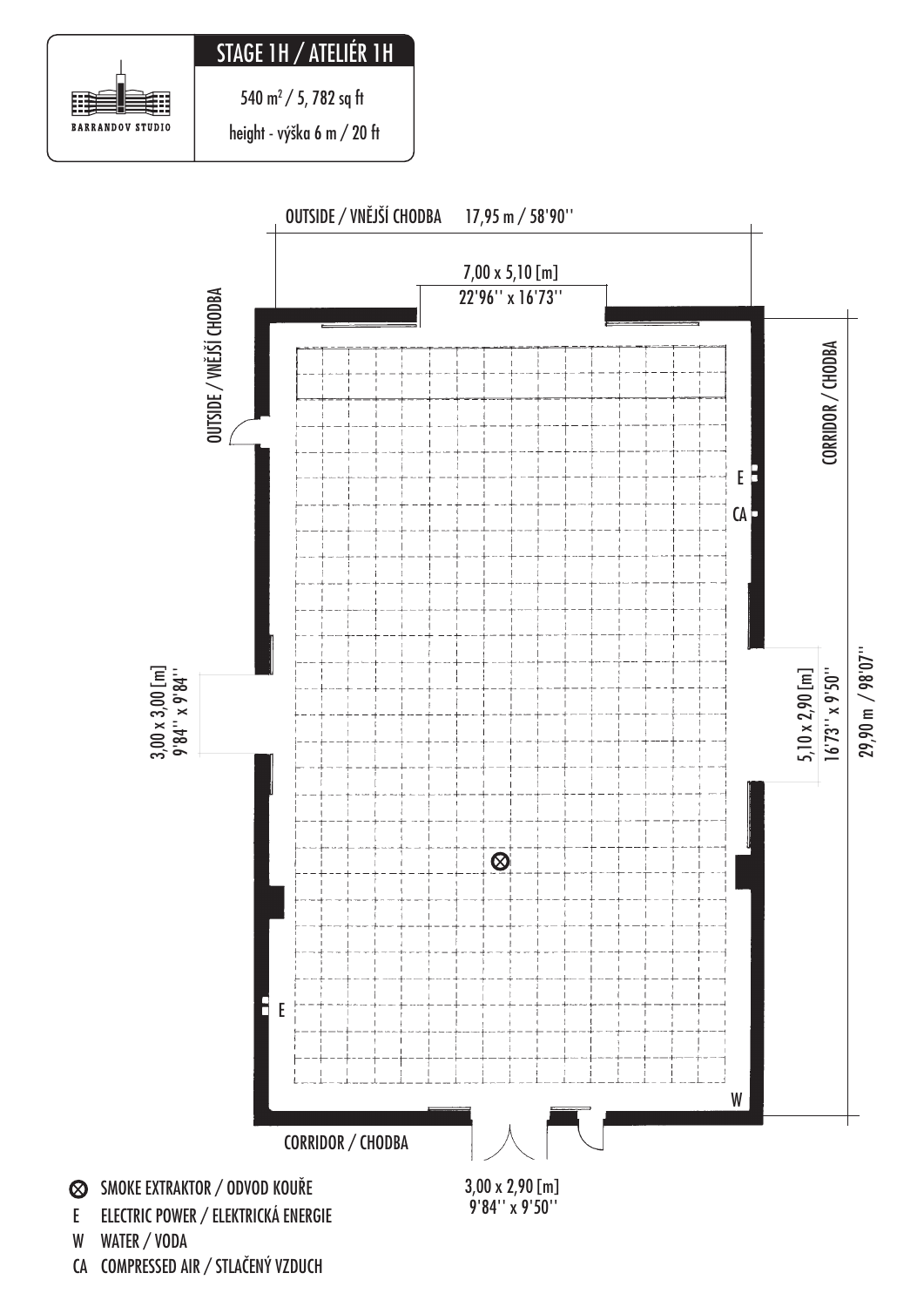## STAGE 2H / ATELIÉR 2H



540 m<sup>2</sup> / 5,782 sq ft

height - výška 8 m / 26 ft

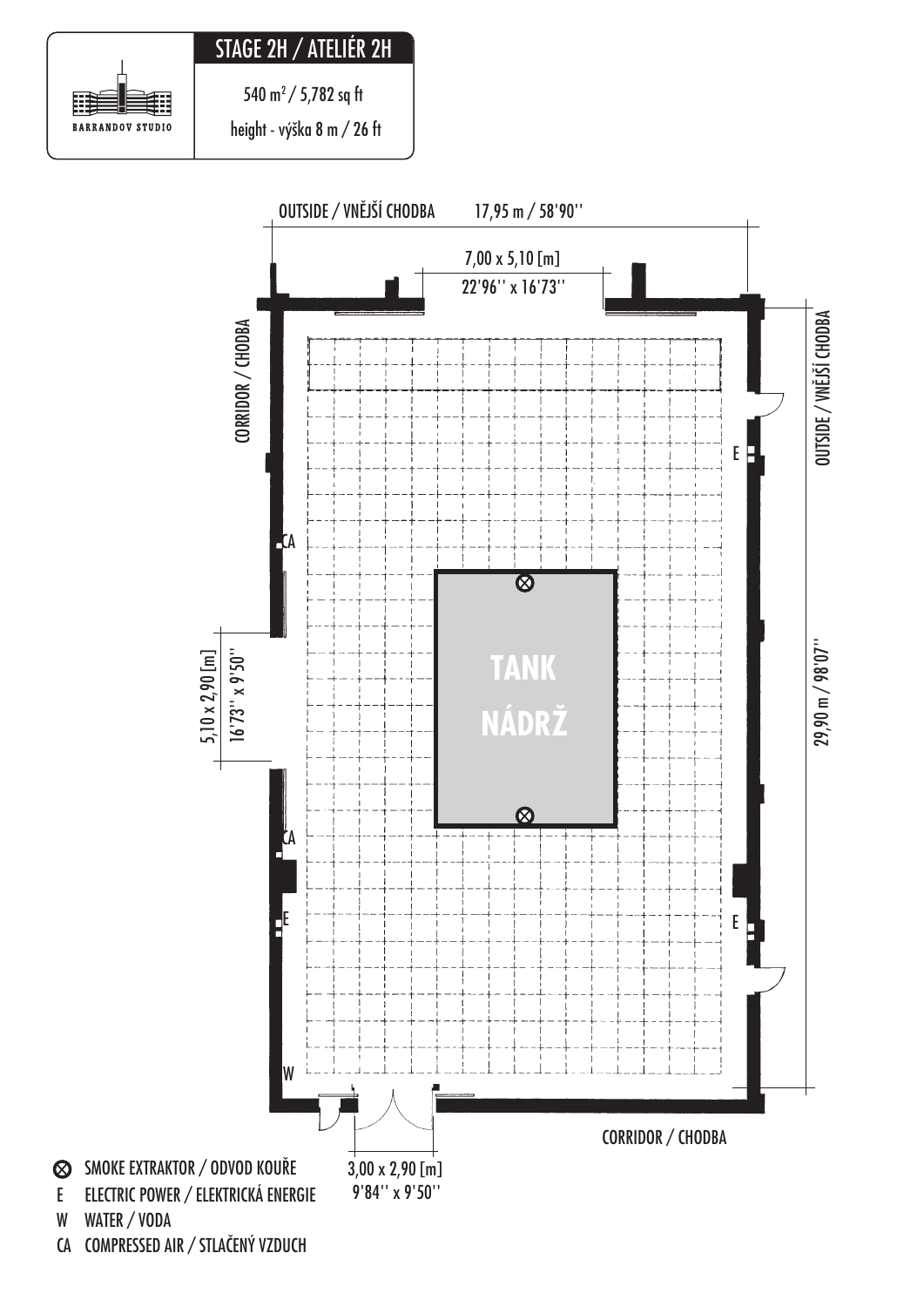## STAGE 3H / ATELIÉR 3H

霸 臎 BARRANDOV STUDIO

 $748 \text{ m}^2 / 8,064 \text{ sq ft}$ 

height - výška 11 m / 36 ft



W WATER / VODA

CA COMPRESSED AIR / STLAČENÝ VZDUCH